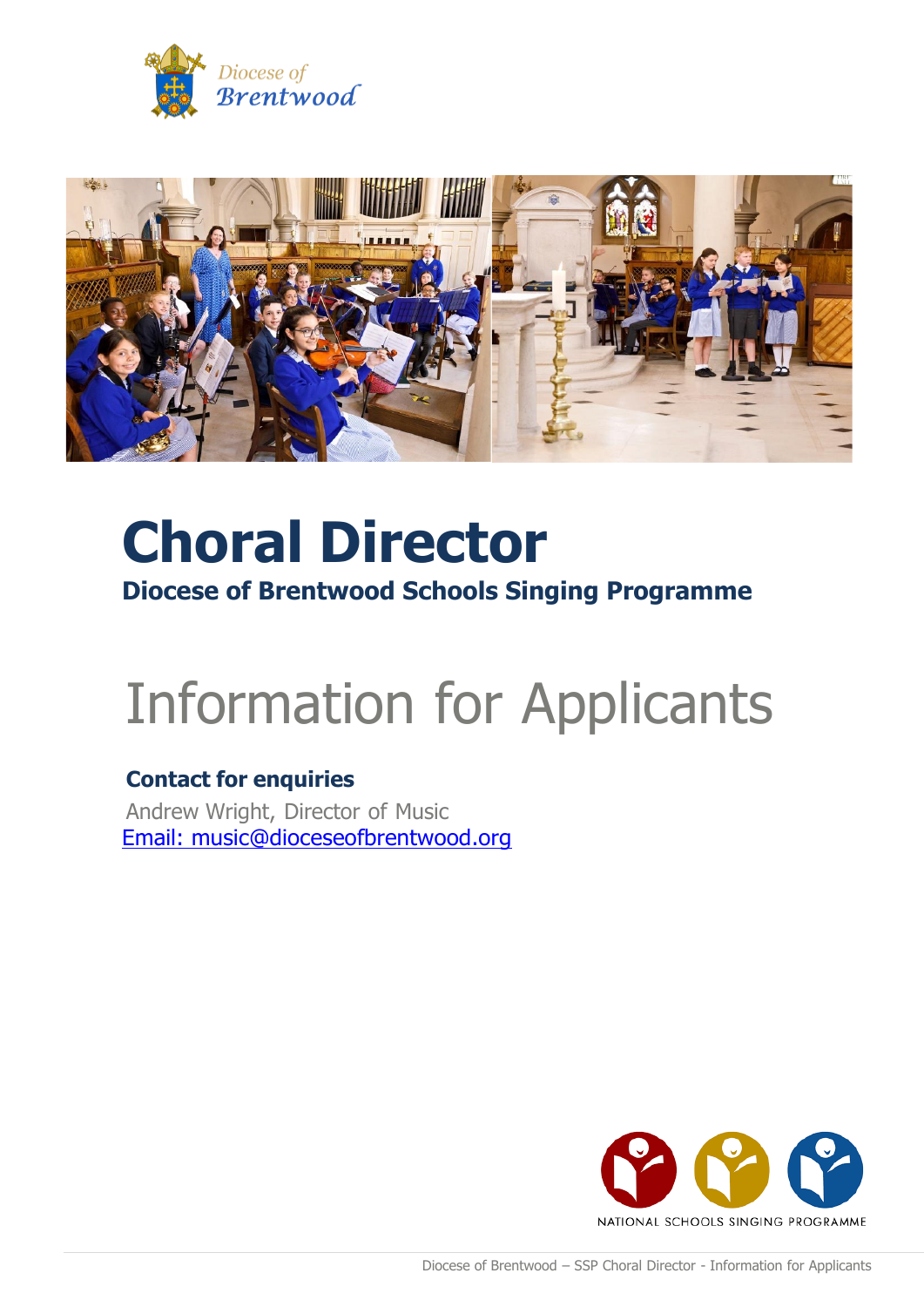

# **Overview of the Diocese of Brentwood**

The Diocese of Essex was formed on 22 March 1917 by the division of the Archdiocese of Westminster and the Diocese of Brentwood was erected by the Bull, Universalis Ecclesiae Procratio, of 20 July 1917.

The Diocese consists of the Administrative County of Essex, the Unitary Authorities of Southend-on-Sea and Thurrock and the London Boroughs of Barking & Dagenham, Havering, Newham, Redbridge and Waltham Forest.

The Diocese of Brentwood Schools Singing Programme Choral Director will work within 12 schools in the Diocese, initially within Newham, Redbridge and the London Borough of Barking and Dagenham. They will be responsible for the development of choral singing in those schools, nurturing potential in the diverse parishes in which those schools are located.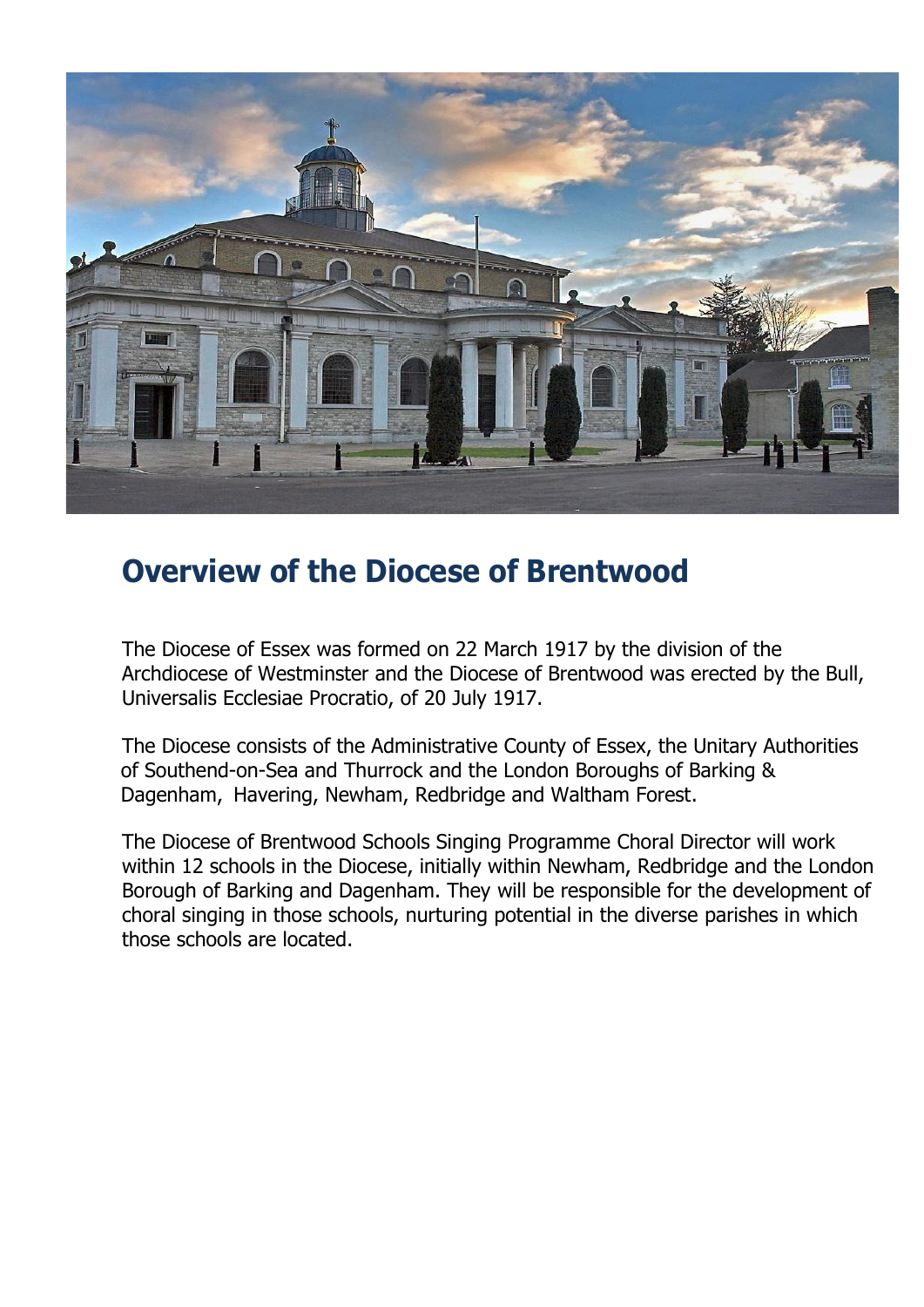

# **Music Department**

Since the 1980's liturgical music in the Diocese of Brentwood has achieved increasing prominence under the pastoral care of Bishop Alan Williams and previously Bishop Thomas McMahon. Andrew Wright was appointed by Bishop McMahon in 1982 as one of the first Diocesan Directors of Liturgical Music in the country and Quinlan Terry was commissioned to design the new neo-classical Cathedral for Brentwood.

At Brentwood Cathedral, the Music Department has the benefit of a new and fully equipped song school. The Cathedral has become a centre for artistic development in the area with a fine series of evening concerts and lunch-time recitals. In recent years there have been fruitful links with London based music students.

The Cathedral Boy Choristers were founded in 1984 and, with the dedication of the new cathedral in 1991, the professional cathedral lay clerks were introduced, followed by the Cathedral Girl Choristers. The Cathedral Choir soon achieved national recognition and has regularly undertaken tours and made broadcasts and recordings.

Over the years the Music Department has worked extensively with the parishes and schools of the Diocese to develop music to its current high standards. There have been many training courses for parish musicians and regular concerts, including those with the Diocesan Primary Schools. The Diocese of Brentwood Schools Singing Programme (DoBSSP) is an additional programme, building on the existing expertise.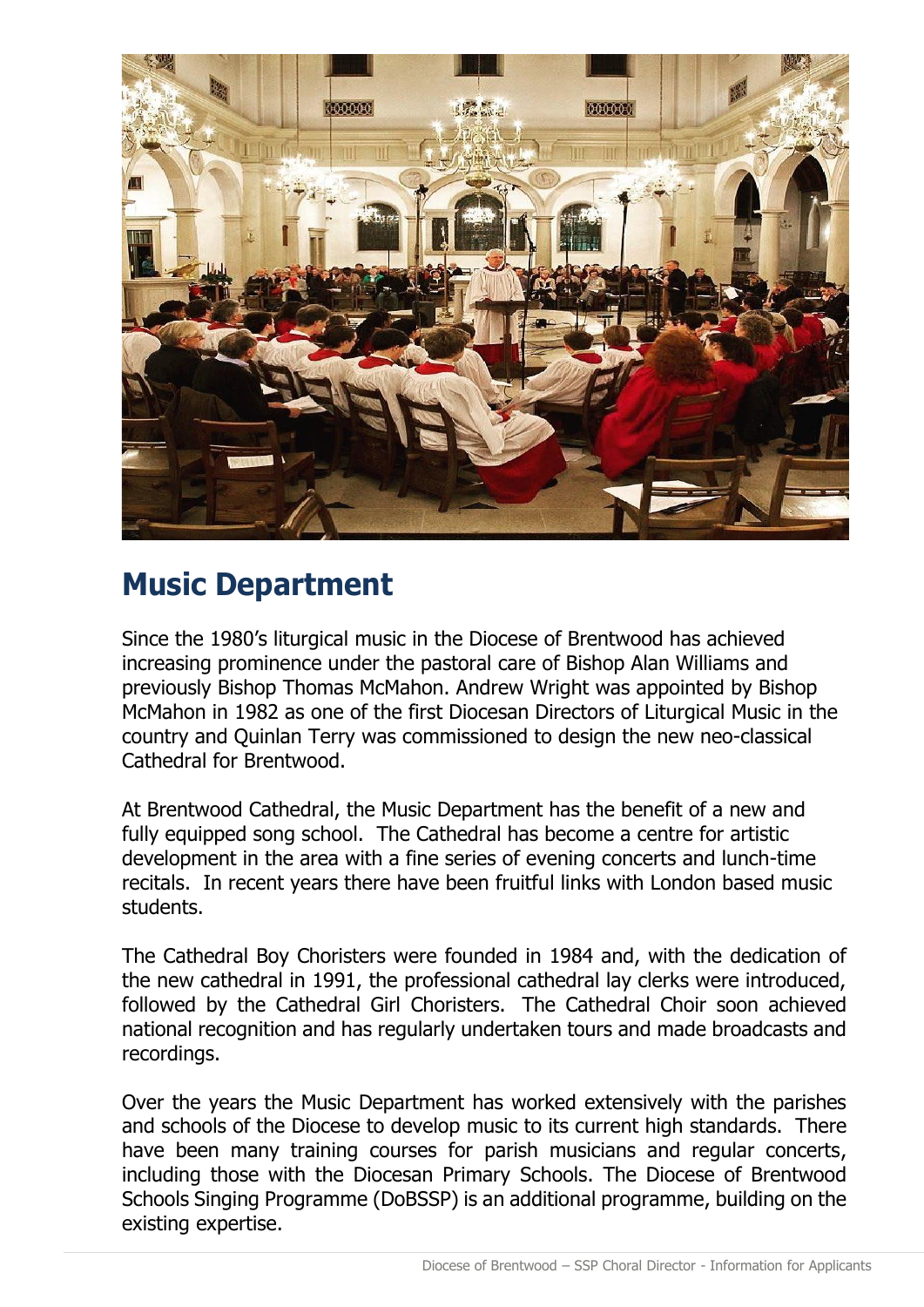### **The Diocese of Brentwood Schools Singing Programme**

Music and singing are a unique pathway through which we can engage and catechise our young people, drawing them into the Church's rich tapestry of music. The DoBSSP aims to engage children and young people across the Diocese. The Diocese of Brentwood Choral Director will enable evangelisation in schools and parishes, through music.

#### **Diocese of Brentwood Schools Singing Programme Choral Director**

The DoBSSP Choral Director will, on weekdays (Mon-Thurs) deliver high quality school singing sessions and direct the after-school choirs On Sundays they will direct school singing groups at masses within the local parishes. They will also have the opportunity to rehearse the Cathedral Girl's Choir on one evening a week, and direct the Cathedral Girl's Choir on one Sunday each month, at Brentwood Cathedral.

### **School day singing**

The core work of the Schools Singing Programme takes place during the school day in state primary schools. The DoBSSP Choral Director will visit partner schools in the Diocese of Brentwood on a weekly basis, leading singing sessions utilising both sacred and secular repertoire, in order to inspire, catechise and enthuse young people through music. Singing sessions are led by the DoBSSP Choral Director for whole classes and school choirs.

These sessions run during term time, cover a wide range of sacred and secular repertoire and seek to support the schools' overall offer for music within the National Curriculum. This is supported by a new singing curriculum framework developed for the National Schools Singing Programme.

#### **After school choir**

The after-school choirs provide an opportunity for children from all schools to further develop their ability to sing in a choir and provide liturgical music for parishes.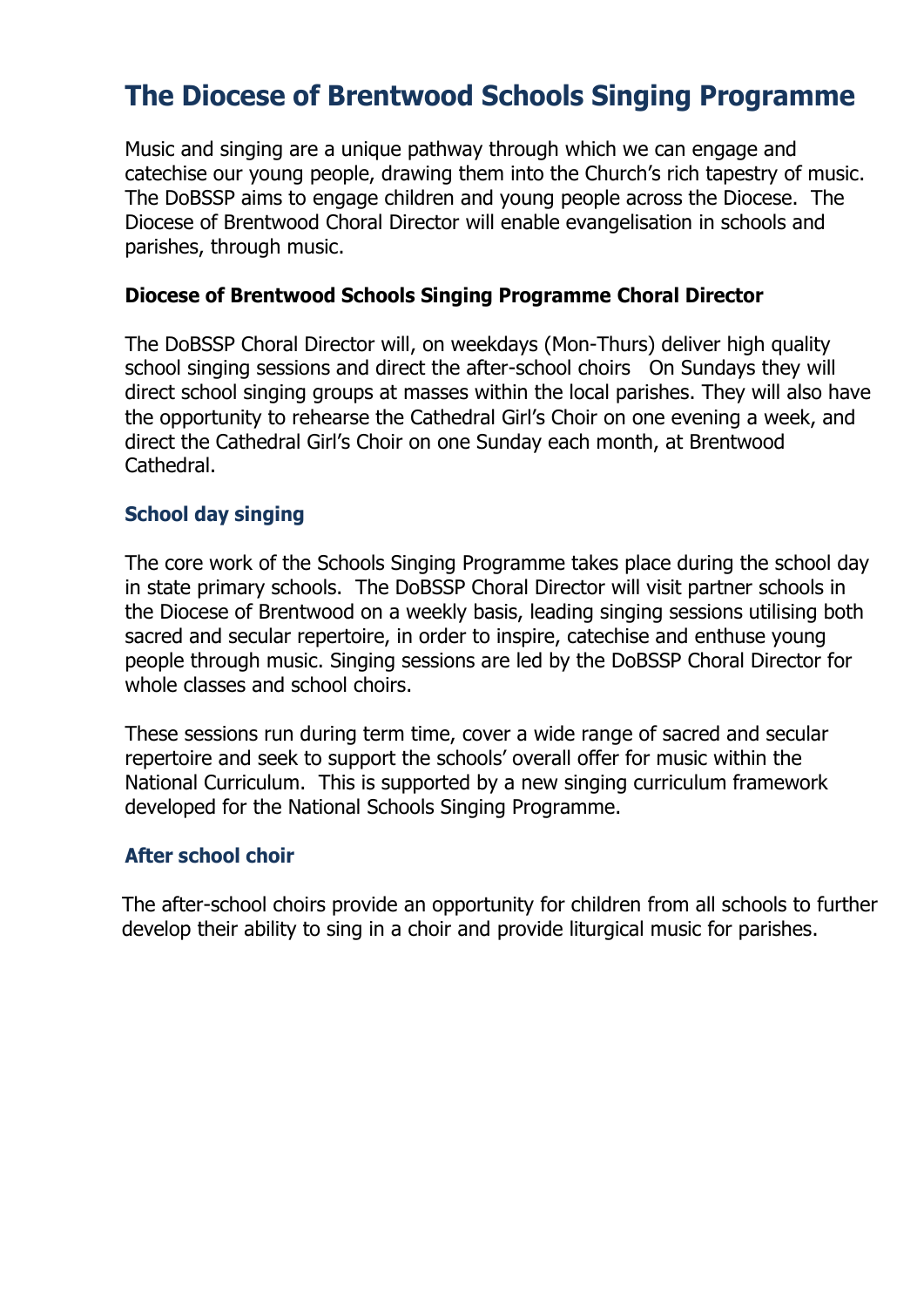# **Job Description**

### **Overall Job Description**

The Diocese of Brentwood seeks to appoint an outstanding Choral Director to assist the Director of Music in the establishment and delivery of the Diocese of Brentwood Schools Singing Programme, and to continue the development of Sacred Music in the parishes of the Diocese, including the Cathedral.

To deliver choral provision primarily in schools.

This post is directly accountable to the Diocesan Director of Music.

### **Principal Responsibilities**

- To develop singing in schools through the delivery of high-quality weekly curriculum-time singing sessions.
- To establish, recruit and direct after-school choirs in the Diocese.
- To rehearse the Cathedral Girl's Choir one evening a week, and direct the Cathedral Girl's Choir at one Cathedral based liturgy each month.
- To foster links between schools and parishes, liaising with clergy to facilitate singing opportunities for after-school choirs and music provision at Sunday masses.
- To provide insights and training to teachers, allowing a supported integration from the weekly DoBSSP sessions into everyday school life.
- To develop a holiday choir school, inviting children from around the Diocese to attend a choir school during the school holidays, performing concerts at churches around the Diocese.
- To undertake such other reasonable duties as may be required by the Director of Music in respect of the DoBSSP.
- Deliver lessons to up to 12 Schools across the County of Essex and 5 London Boroughs including after school choirs, lesson planning and weekend masses.
- To attend DoBSSP Music Management Committee meetings at least once a year.
- At all times to act in a professional and appropriate manner and actively to promote the ethos of the Diocese of Brentwood.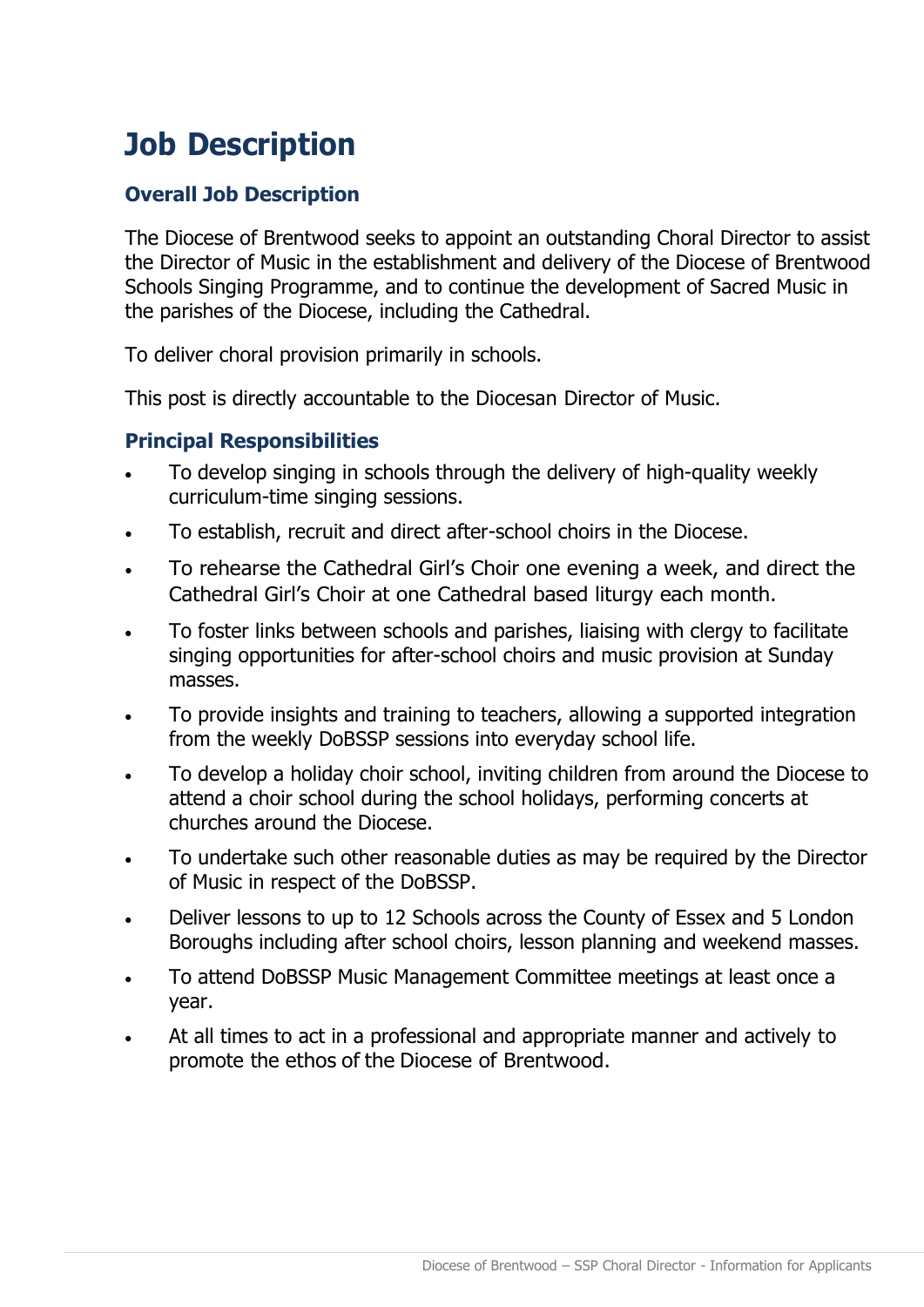# **Person Specification**

### **Essential Desirable**

| <b>Qualifications</b>          | Educated to degree or<br>diploma level or equivalent<br>in any subject                                                                                                                                                                                                                                                                                                                                                                                                                                                                                                                                                                                          | Educated to degree level<br>in music                                                                                                                                                                      |
|--------------------------------|-----------------------------------------------------------------------------------------------------------------------------------------------------------------------------------------------------------------------------------------------------------------------------------------------------------------------------------------------------------------------------------------------------------------------------------------------------------------------------------------------------------------------------------------------------------------------------------------------------------------------------------------------------------------|-----------------------------------------------------------------------------------------------------------------------------------------------------------------------------------------------------------|
|                                |                                                                                                                                                                                                                                                                                                                                                                                                                                                                                                                                                                                                                                                                 |                                                                                                                                                                                                           |
| <b>Experience</b>              | Experience of working with<br>or singing in choirs with a<br>secular or sacred setting                                                                                                                                                                                                                                                                                                                                                                                                                                                                                                                                                                          | Proven experience of<br>directing and encouraging<br>young singers<br>Experience of planning and<br>directing music within a<br>liturgical setting<br>Experience of working in a<br>classroom environment |
|                                |                                                                                                                                                                                                                                                                                                                                                                                                                                                                                                                                                                                                                                                                 |                                                                                                                                                                                                           |
| <b>Knowledge</b><br>and Skills | Knowledge of a wide variety<br>of choral music, both<br>sacred and secular<br>Knowledge of engaging choral<br>direction techniques and<br>effective warm-ups<br>A passion for working with<br>children and fostering young<br>voices<br>Good communication skills, the<br>ability to liaise with a wide range<br>of people<br>A good level of keyboard<br>skills, sufficient to lead a<br>class based singing session<br>A good working knowledge<br>of current IT, as well as<br>music notation software<br>Knowledge of safeguarding<br>protocols within the Catholic<br>Church in England and<br>Wales<br>Excellent preparation and<br>organisational skills | A level of keyboard skills<br>sufficient to accompany a<br>sacred liturgy                                                                                                                                 |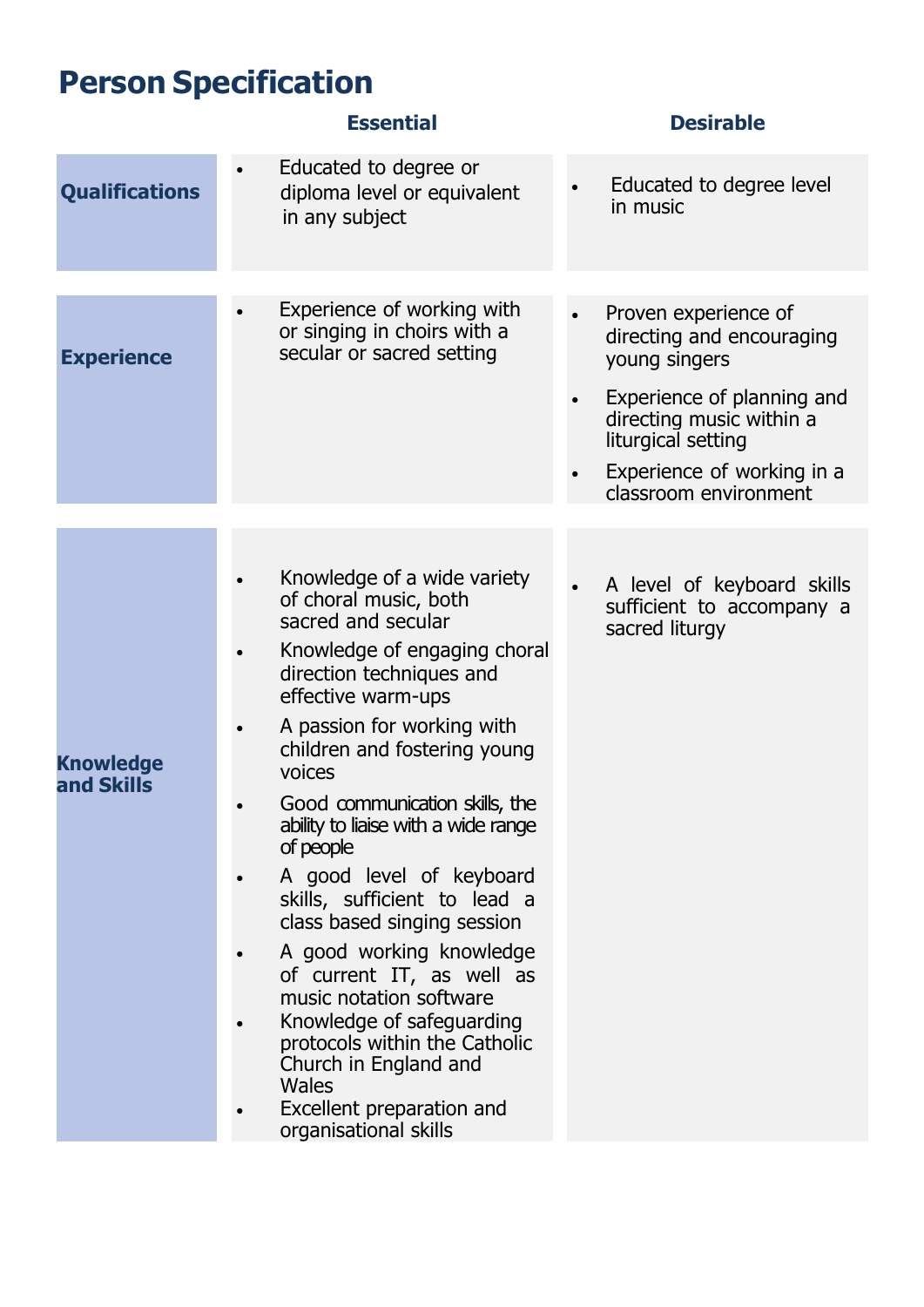|                                      | A friendly and approachable<br>$\bullet$<br>manner                                                                                                                             | Full UK driving licence/access to a<br>vehicle |
|--------------------------------------|--------------------------------------------------------------------------------------------------------------------------------------------------------------------------------|------------------------------------------------|
| <b>Personal</b><br><b>Attributes</b> | A team player and<br>$\bullet$<br>willingness to continue<br>professional development                                                                                          |                                                |
|                                      | The ability to work flexibly                                                                                                                                                   |                                                |
|                                      | Punctual/excellent<br>timekeeping skills                                                                                                                                       |                                                |
|                                      | A willingness to share in the<br>vision and values of the<br>Catholic Church and to work<br>supportively with the<br>Bishop, Priests and People<br>of the Diocese of Brentwood |                                                |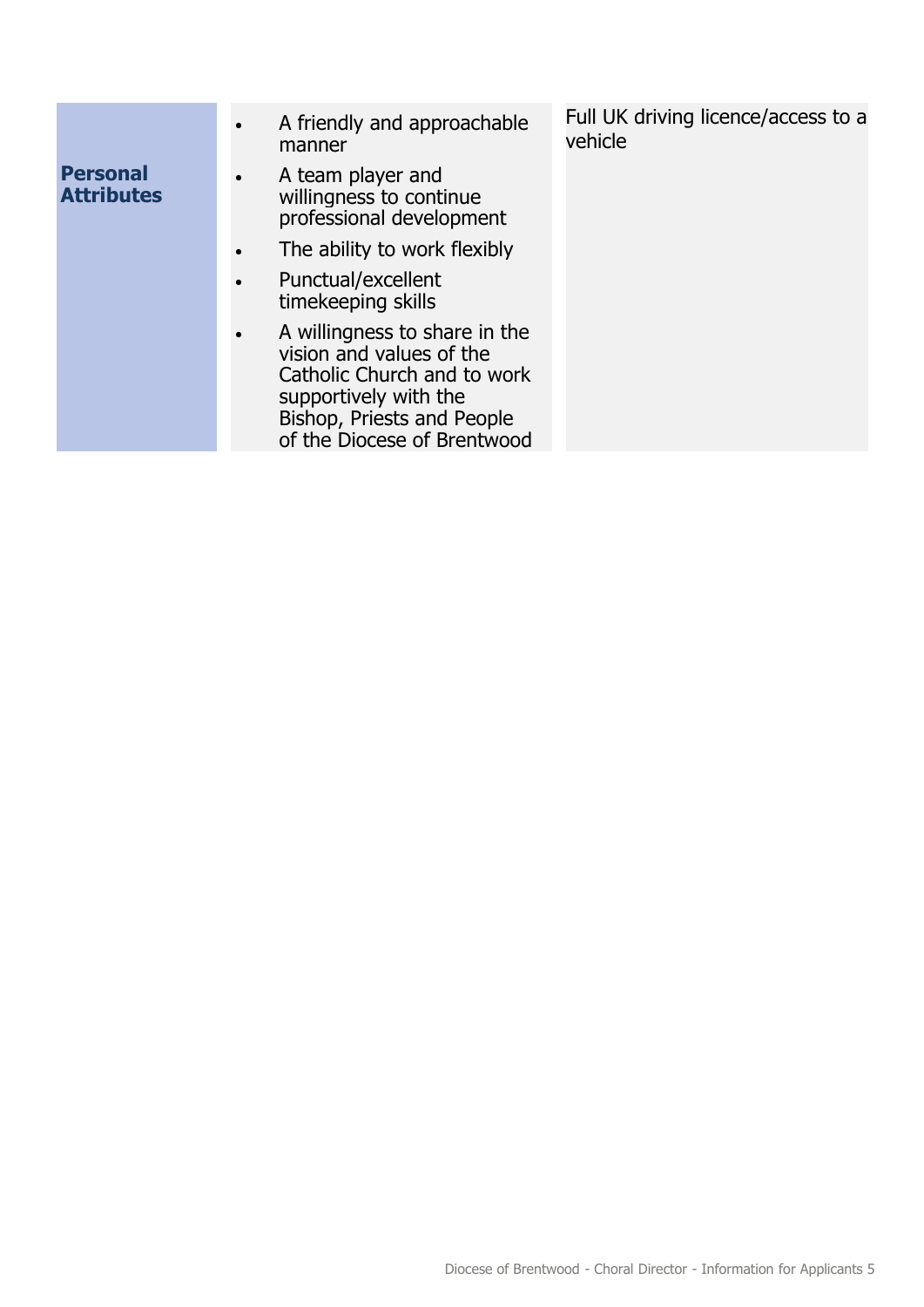# **Terms and Conditions**

### **Salary**

Up to £30,000 per annum. Mileage reimbursement for work related travel at the prevailing HMRC rate.

### **Contract**

This is a permanent, full-time appointment.

### **Hours of Work**

35 hours per week (term-time working week (Mon-Thurs) in schools, Sundays in parish churches)

### **Place of Work**

Up to 12 Primary Schools within the Diocese of Brentwood, initially located in Newham, Redbridge and the London Borough of Barking and Dagenham, with further locations to be added as the programme expands.

### **Annual leave**

28 days including bank holidays. Holidays to be taken outside of term time – not including Easter and Christmas

### **Pension**

The Diocese offers a non-contributory pension scheme.

### **DBS Check**

The post holder will require an enhanced disclosure and barring service check.

### **Start Date**

Ideally September 2022

### **How to Apply**

Application for this role is by way of:

For an informal discussion about the post, please contact Andrew Wright, Director of Music: [music@diocesofbrentwood.org](mailto:music@diocesofbrentwood.org)

To apply for this post, applicants are asked to download and complete the **Application Form** from <https://www.dioceseofbrentwood.net/diocese/working-for-us/> and send a **supporting statement** of no more than two A4 pages (font size 11 minimum) which outlines:

- Why you are a suitable candidate for the post;
- Your motivations for applying;
- The aspects of the job description which particularly attract you to the post;

These documents should be returned by email to recruitment@dioceseofbrentwood.org